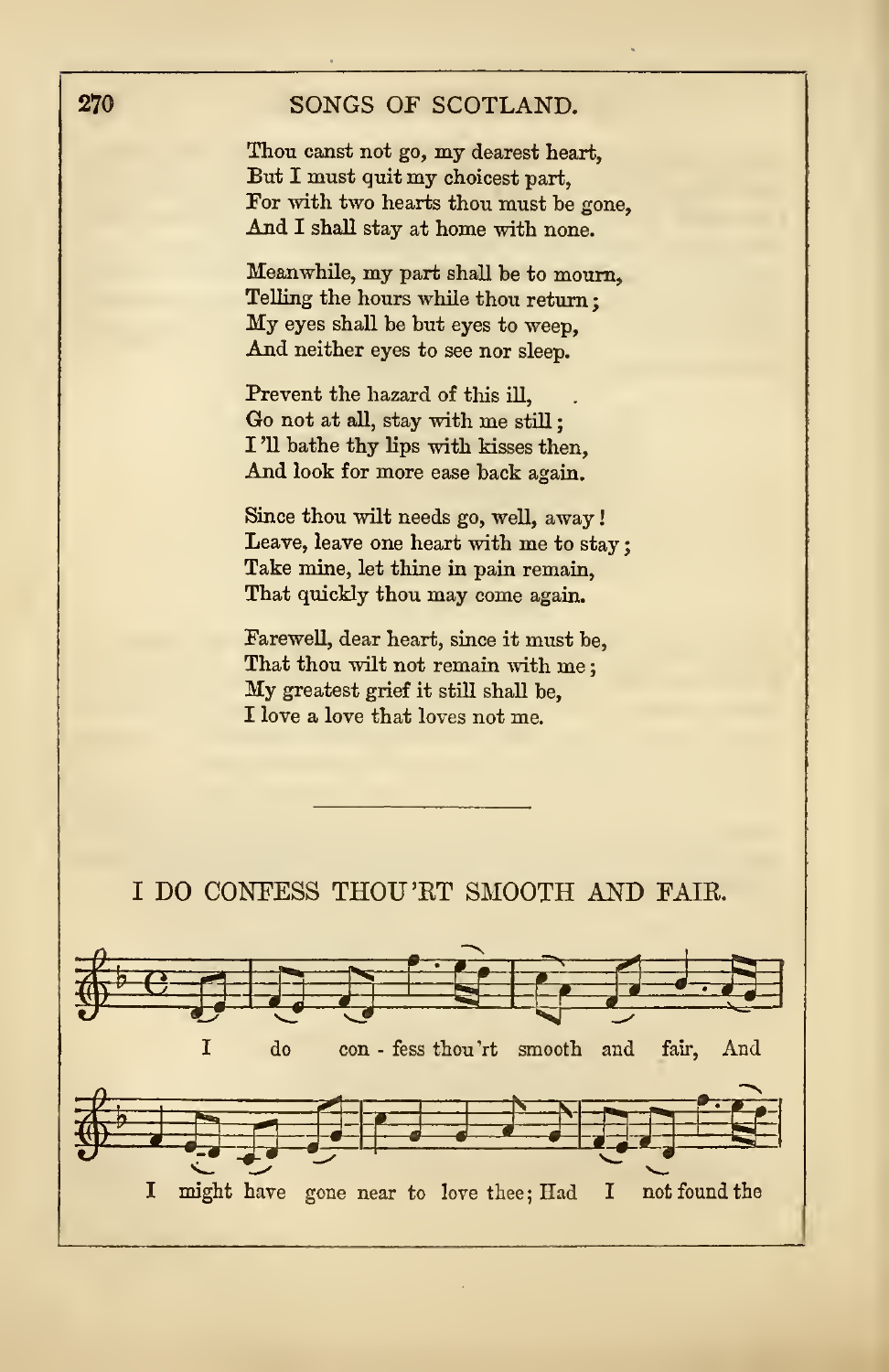

I do confess thou'rt smooth and fair, And <sup>I</sup> might have gone near to love thee ; Had <sup>I</sup> not found the slightest prayer That lips could speak, had power to move thee :

But I can let thee now alone, As worthy to be loved by none.

I do confess thou 'rt sweet, yet find

Thee such an unthrift of thy sweets,

Thy favours are but like the wind,

That kisses everything it meets. And since thou can with more than one, Thou'rt worthy to be kiss'd by none.